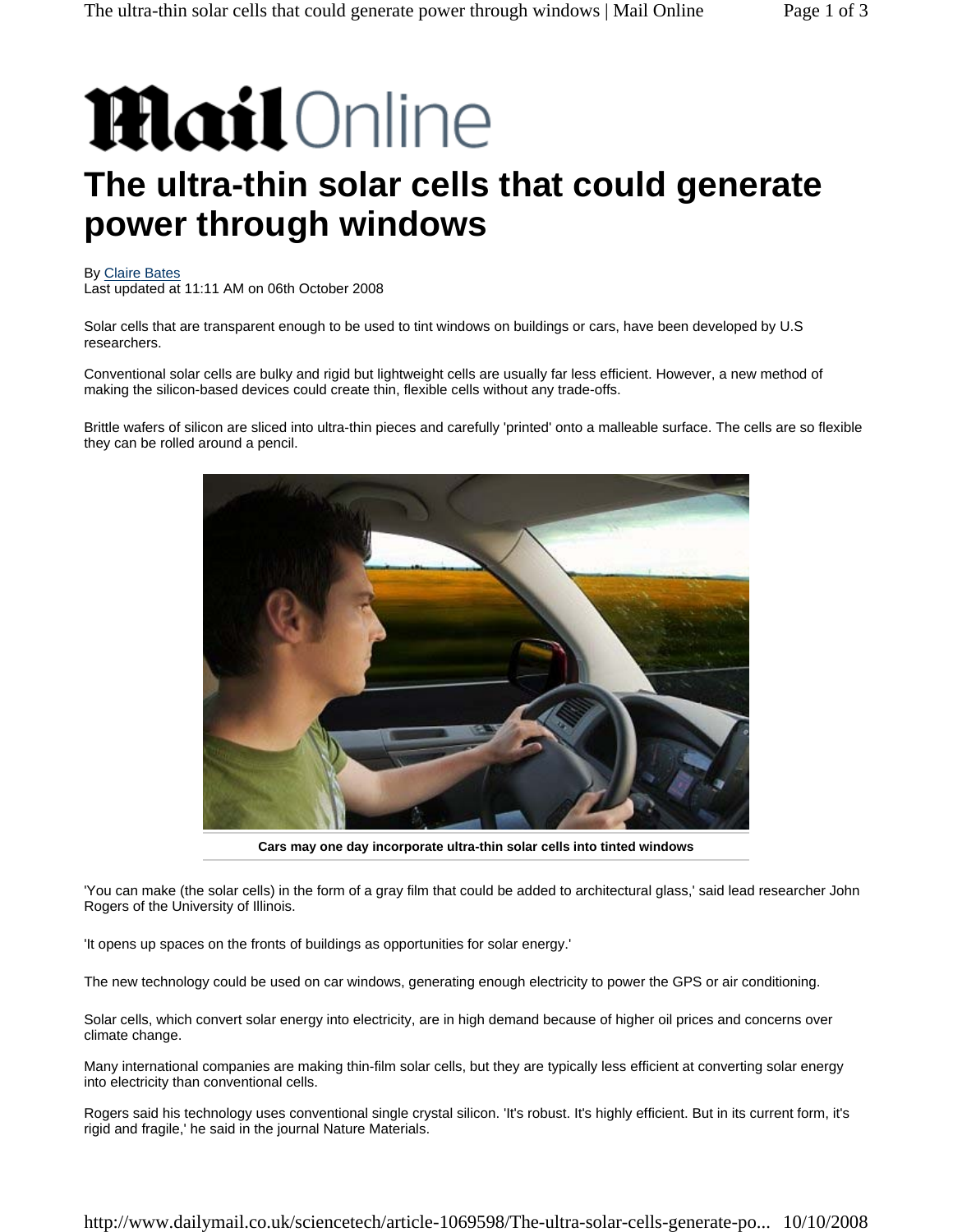Rogers' team uses a special etching method that slices chips off the surface of a bulk silicon wafer. The sliced chips are 10 to 100 times thinner than the wafer, and the size can be adapted to the application.

Once sliced, a device picks up the bits of silicon chips 'like a rubber stamp' and transfers them to a new surface material, Rogers said.

'These silicon solar cells become like a solid ink pad for that rubber stamp. The surface of the wafers after we've done this slicing become almost like an inking pad,' he said.

'We just print them down onto a target surface.'

The final step is to electrically connect these cells to get power out of them, he said.

Adding flexibility to the material would make the cells far easier to transport. Rogers envisions the material being 'rolled up like a carpet and thrown on the truck.'

The technology has been licensed to a startup company called Semprius Inc in the U.S.

#### **Comments (1)**

there are a couple of companies nearly ready with this technology already. Nanosolar in the US and Xerocoat in Australia. They use a 'paint on' method though.

- Anon, London UK, 06/10/2008 15:53

#### **Science**

Britain faces spring floods and summer droughts as climate change accelerates, warns report Britain faces a growing number of devastating spring floods followed by droughts, climate experts have warned.

Pictured: The amazing natural wonders captured by the world's best photographers We reveal the extraordinary images entered in the Wildlife Photographer of the Year 2008 competition.

The 'thinking cap' that could unlock your inner genius A device capable of unlocking the genius in all of us is being developed by scientists. Tiny magnetic pulses change the way the brain works with remarkable results.

Big bird: Experts unveil skull of giant duck with teeth and the wingspan of a family car They are ducks, but not as we know them. Boasting teeth and a 16ft wingspan, the birds' fossil skulls have been discovered on the Isle of Sheppey.

Water waste! Could reusable bottles finally convince us to swap mineral water for tap? Millions of us choose to drink bottled mineral water rather than tap, despite 99.96 per cent of all tap water tests passing strict quality sampling.